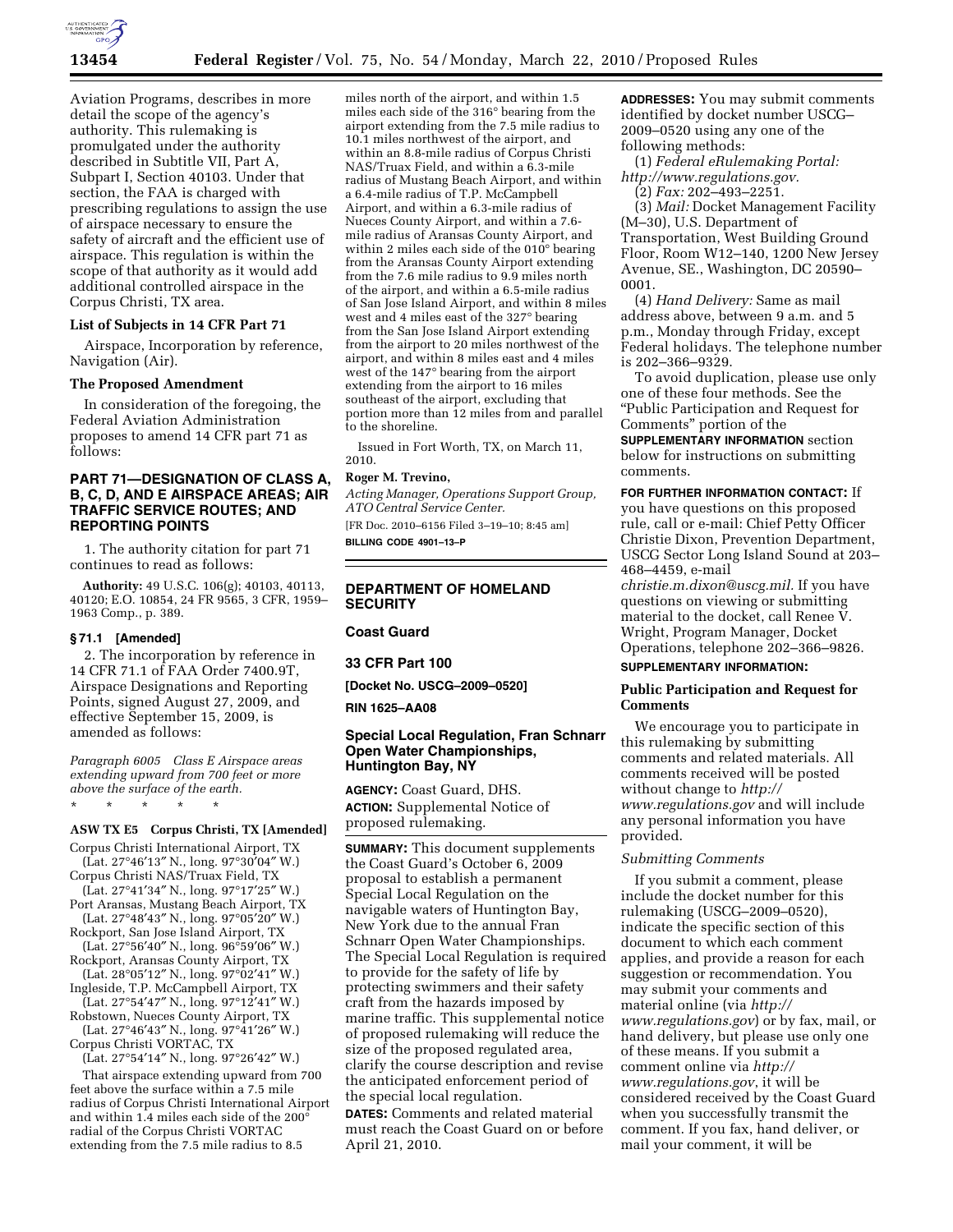considered as having been received by the Coast Guard when it is received at the Docket Management Facility. We recommend that you include your name and a mailing address, an e-mail address, or a telephone number in the body of your document so that we can contact you if we have questions regarding your submission.

To submit your comment online, go to *http://www.regulations.gov,* click on the "submit a comment" box, which will then become highlighted in blue. In the ''Document Type'' drop down menu select "Proposed Rule" and insert ''USCG–2009–0520'' in the ''Keyword'' box. Click ''Search'' then click on the balloon shape in the ''Actions'' column. If you submit your comments by mail or hand delivery, submit them in an unbound format, no larger than  $8\frac{1}{2}$  by 11 inches, suitable for copying and electronic filing. If you submit comments by mail and would like to know that they reached the Facility, please enclose a stamped, self-addressed postcard or envelope. We will consider all comments and material received during the comment period and may change the rule based on your comments.

### *Viewing Comments and Documents*

To view comments, as well as documents mentioned in this preamble as being available in the docket, go to *http://www.regulations.gov*, select the Advanced Docket Search option on the right side of the screen, insert USCG– 2009–0520 in the Docket ID box, press Enter, and then click on the item in the Docket ID column. You may also visit the Docket Management Facility in Room W12–140 on the ground floor of the Department of Transportation West Building, 1200 New Jersey Avenue, SE., Washington, DC 20590, between 9 a.m. and 5 p.m., Monday through Friday, except Federal holidays. We have an agreement with the Department of Transportation to use the Docket Management Facility.

### *Privacy Act*

Anyone can search the electronic form of comments received into any of our dockets by the name of the individual submitting the comment (or signing the comment, if submitted on behalf of an association, business, labor union, *etc.*). You may review a Privacy Act notice regarding our public dockets in the January 17, 2008 issue of the **Federal Register** (73 FR 3316).

## *Public Meeting*

We do not plan to hold a public meeting. But you may submit a request for one using one of the four methods

specified under **ADDRESSES**. Please explain why you believe a public meeting would be beneficial. If we determine that one would aid this rulemaking, we will hold one at a time and place announced by a later notice in the **Federal Register.** 

### **Background and Purpose**

Over the last several years, Metropolitan Swimming, Inc. has hosted an annual open water championship swim on the waters of Huntington Bay, NY during a single day in July. This swim has historically involved up to 150 swimmers and accompanying safety craft. Prior to this rule there was not a permanent regulation in place to protect the swimmers or safety craft from the hazards imposed by marine traffic.

On October 6, 2009 the Coast Guard published a Notice of Proposed Rulemaking with request for comments titled, ''Special Local Regulation, Fran Schnarr Open Water Championships, Huntington Bay, NY'' (Docket number USCG–2009–0520) in the **Federal Register** (74 FR 51243). No comments or requests for meetings were received. During the final edits of the Final Rule the Coast Guard realized that the description of the regulated area was incorrect, in that the regulated area was over-large, and that the descriptions of the regulated area and of the enforcement period could be more clearly stated. This supplemental notice of proposed rulemaking reduces the regulated area from "within 100 yards of the swim race course" to "within 100 yards of any swimmer,'' clarifies the race course description by removing the decimal seconds and removes the times (7:15 a.m.–1:30 p.m.) from the anticipated enforcement date section.

## **Discussion of Proposed Rule**

The Coast Guard proposes to establish a permanent special local regulation on the navigable waters of Huntington Bay, New York that would exclude all unauthorized persons and vessels from approaching within 100 yards of any swimmer or safety craft on the race course. The race course, hereby referred to as, the regulated area, is bounded by the following approximate points: Start/ Finish at approximate location 40°54′26″ N 073°24′29″ W, East Turn at approximate location 40°54′45″ N 073°23′37″ W and a West Turn at approximate location 40°54′31″ N 073°25′21″ W.

The duration of the event, and thus the enforcement period of the special local regulation is generally from 7:15 a.m. to 1:30 p.m. on the day of the race. The special local regulation will be

enforced for approximately six and quarter hours on the day of the race, normally held on a single day each July. Notification of the race date and subsequent enforcement of the special local regulation will be made via a Notice of Enforcement in the **Federal Register**, marine broadcasts and local notice to mariners.

During the enforcement period no person or vessel may approach or remain within 100 yards of any swimmer or safety craft within the regulated area during the enforcement period of this regulation unless they are officially participating in the Fran Schnarr Open Water Championships event or are otherwise authorized by the Captain of the Port Long Island Sound or by Designated On-scene Patrol Personnel. Any violation of the special local regulation described herein is punishable by civil and criminal penalties, in rem liability against the offending vessel, and license sanctions.

## **Regulatory Analyses**

We developed this proposed rule after considering numerous statutes and executive orders related to rulemaking. Below we summarize our analyses based on 13 of these statutes or executive orders.

### *Regulatory Planning and Review*

This proposed rule is not a significant regulatory action under section 3(f) of Executive Order 12866, Regulatory Planning and Review, and does not require an assessment of potential costs and benefits under section 6(a)(3) of that Order. The Office of Management and Budget has not reviewed it under that Order.

We expect the economic impact of this proposed rule to be so minimal that a full Regulatory Evaluation is unnecessary. This regulation may have some impact on the public, but the potential impact would be minimized for the following reasons: Marine traffic may transit in all areas of Huntington Bay, other than within 100 yards of event participants within the regulated area. Marine traffic passing through the regulated area would only have minimal increased transit time and the special local regulation will only be enforced for approximately four and a quarter hours on a single specified day each July, made publicly known in advance of the scheduled event.

# *Small Entities*

Under the Regulatory Flexibility Act (5 U.S.C. 601–612), we have considered whether this proposed rule would have a significant economic impact on a substantial number of small entities.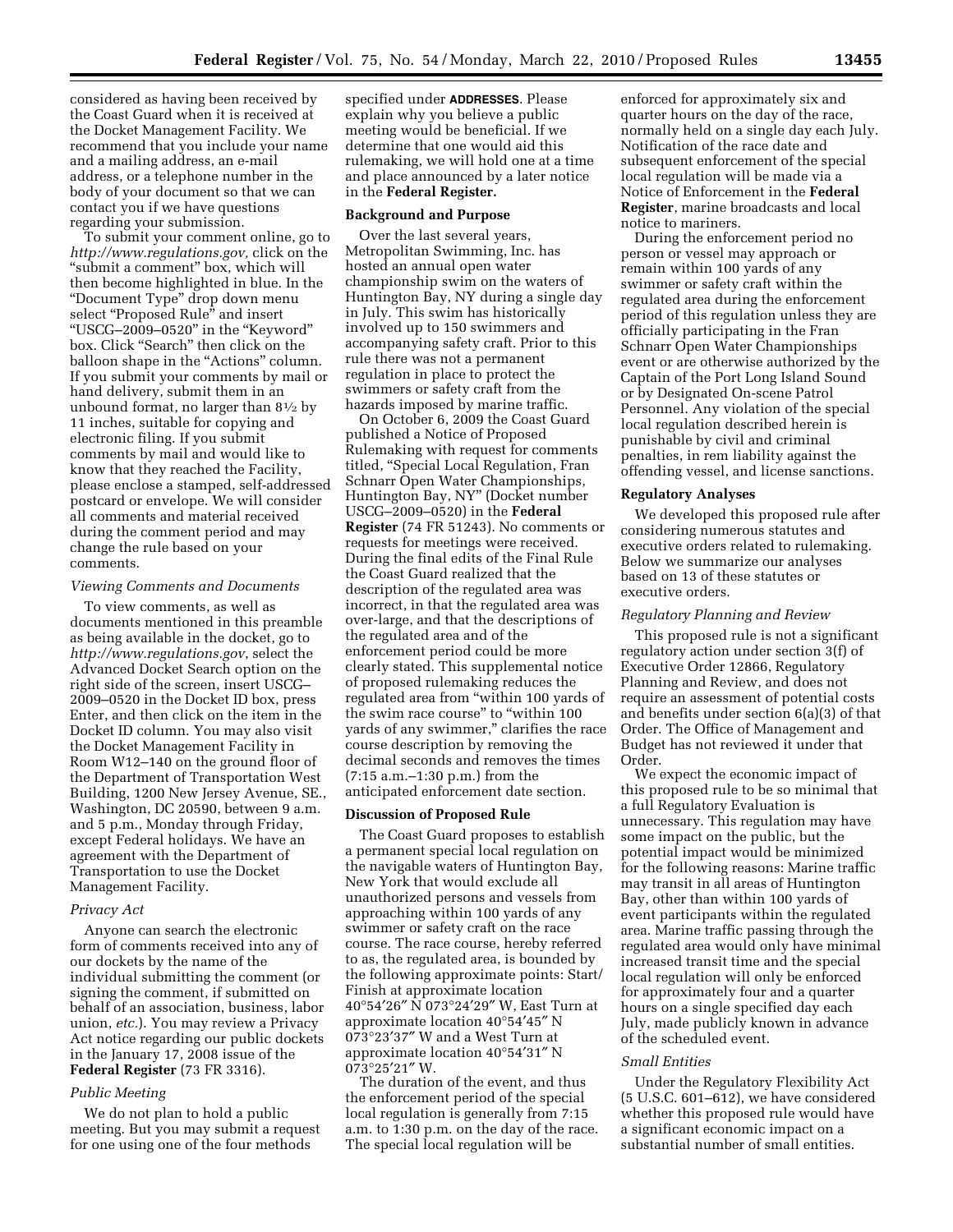The term "small entities" comprises small businesses, not-for-profit organizations that are independently owned and operated and are not dominant in their fields, and governmental jurisdictions with populations of less than 50,000.

The Coast Guard certifies under 5 U.S.C. 605(b) that this proposed rule would not have a significant economic impact on a substantial number of small entities. This proposed rule may affect the following entities, some of which may be small entities: the owners or operators of vessels intending to transit in those portions of Huntington Bay, NY covered by the special local regulation. Before the activation of the zone, we would issue maritime advisories in advance of the event and make them widely available to users of the waterway. For the reasons outlined in the Regulatory Evaluation section above, this rule will not have a significant impact on a substantial number of small entities.

If you think that your business, organization, or governmental jurisdiction qualifies as a small entity and that this rule would have a significant economic impact on it, please submit a comment (see **ADDRESSES**) explaining why you think it qualifies and how and to what degree this rule would economically affect it.

# *Assistance for Small Entities*

Under section 213(a) of the Small Business Regulatory Enforcement Fairness Act of 1996 (Pub. L. 104–121), we want to assist small entities in understanding this proposed rule so that they can better evaluate its effects on them and participate in the rulemaking. If the rule would affect your small business, organization, or governmental jurisdiction and you have questions concerning its provisions or options for compliance, please contact: Chief Petty Officer Christie Dixon, Prevention Department, USCG Sector Long Island Sound at 203–468–4459, *christie.m.dixon@uscg.mil.* The Coast Guard will not retaliate against small entities that question or complain about this proposed rule or any policy or action of the Coast Guard.

### *Collection of Information*

This proposed rule would call for no new collection of information under the Paperwork Reduction Act of 1995 (44 U.S.C. 3501–3520).

### *Federalism*

A rule has implications for federalism under Executive Order 13132, Federalism, if it has a substantial direct effect on State or local governments and

would either preempt State law or impose a substantial direct cost of compliance on them. We have analyzed this proposed rule under that Order and have determined that it does not have implications for federalism.

### *Unfunded Mandates Reform Act*

The Unfunded Mandates Reform Act of 1995 (2 U.S.C. 1531–1538) requires Federal agencies to assess the effects of their discretionary regulatory actions. In particular, the Act addresses actions that may result in the expenditure by a State, local, or tribal government, in the aggregate, or by the private sector, of \$100,000,000 (adjusted for inflation) or more in any one year. Though this proposed rule would not result in such an expenditure, we do discuss the effects of this rule elsewhere in this preamble.

## *Taking of Private Property*

This proposed rule would not cause a taking of private property or otherwise have taking implications under Executive Order 12630, Governmental Actins and Interference with Constitutionally Protected Property Rights.

### *Civil Justice Reform*

This proposed rule meets applicable standards in sections 3(a) and 3(b)(2) of Executive Order 12988, Civil Justice Reform, to minimize litigation, eliminate ambiguity, and reduce burden.

### *Protection of Children*

We have analyzed this proposed rule under Executive Order 13045, Protection of Children from Environmental Health Risks and Safety Risks. This rule is not an economically significant rule and would not create an environmental risk to health or risk to safety that might disproportionately affect children.

### *Indian Tribal Governments*

This proposed rule does not have tribal implications under Executive Order 13175, Consultation and Coordination with Indian Tribal Governments, because it would not have a substantial direct effect on one or more Indian tribes, on the relationship between the Federal Government and Indian tribes, or on the distribution of power and responsibilities between the Federal Government and Indian tribes.

### *Energy Effects*

We have analyzed this proposed rule under Executive Order 13211, Actions Concerning Regulations That Significantly Affect Energy Supply,

Distribution, or Use. We have determined that it is not a ''significant energy action'' under that order because it is not a ''significant regulatory action'' under Executive Order 12866 and is not likely to have a significant adverse effect on the supply, distribution, or use of energy. The Administrator of the Office of Information and Regulatory Affairs has not designated it as a significant energy action. Therefore, it does not require a Statement of Energy Effects under Executive Order 13211.

### *Technical Standards*

The National Technology Transfer and Advancement Act (NTTAA) (15 U.S.C. 272 note) directs agencies to use voluntary consensus standards in their regulatory activities unless the agency provides Congress, through the Office of Management and Budget, with an explanation of why using these standards would be inconsistent with applicable law or otherwise impractical. Voluntary consensus standards are technical standards (e.g., specifications of materials, performance, design, or operation; test methods; sampling procedures; and related management systems practices) that are developed or adopted by voluntary consensus standards bodies.

This proposed rule does not use technical standards. Therefore, we did not consider the use of voluntary consensus standards.

## *Environment*

We have analyzed this proposed rule under Department of Homeland Security Management Directive 023–01 and Commandant Instruction M16475.lD, which guide the Coast Guard in complying with the National Environmental Policy Act of 1969 (NEPA) (42 U.S.C. 4321–4370f), and have made a preliminary determination that this action is one of a category of actions which do not individually or cumulatively have a significant effect on the human environment. A preliminary environmental analysis checklist supporting this determination is available in the docket where indicated under **ADDRESSES**. This proposed rule involves the promulgation of special local regulations in conjunction with a permitted marine event and falls under the category of actions under paragraph 34(h) of the instruction for which further environmental analysis is not normally required. We seek any comments or information that may lead to the discovery of a significant environmental impact from this proposed rule.